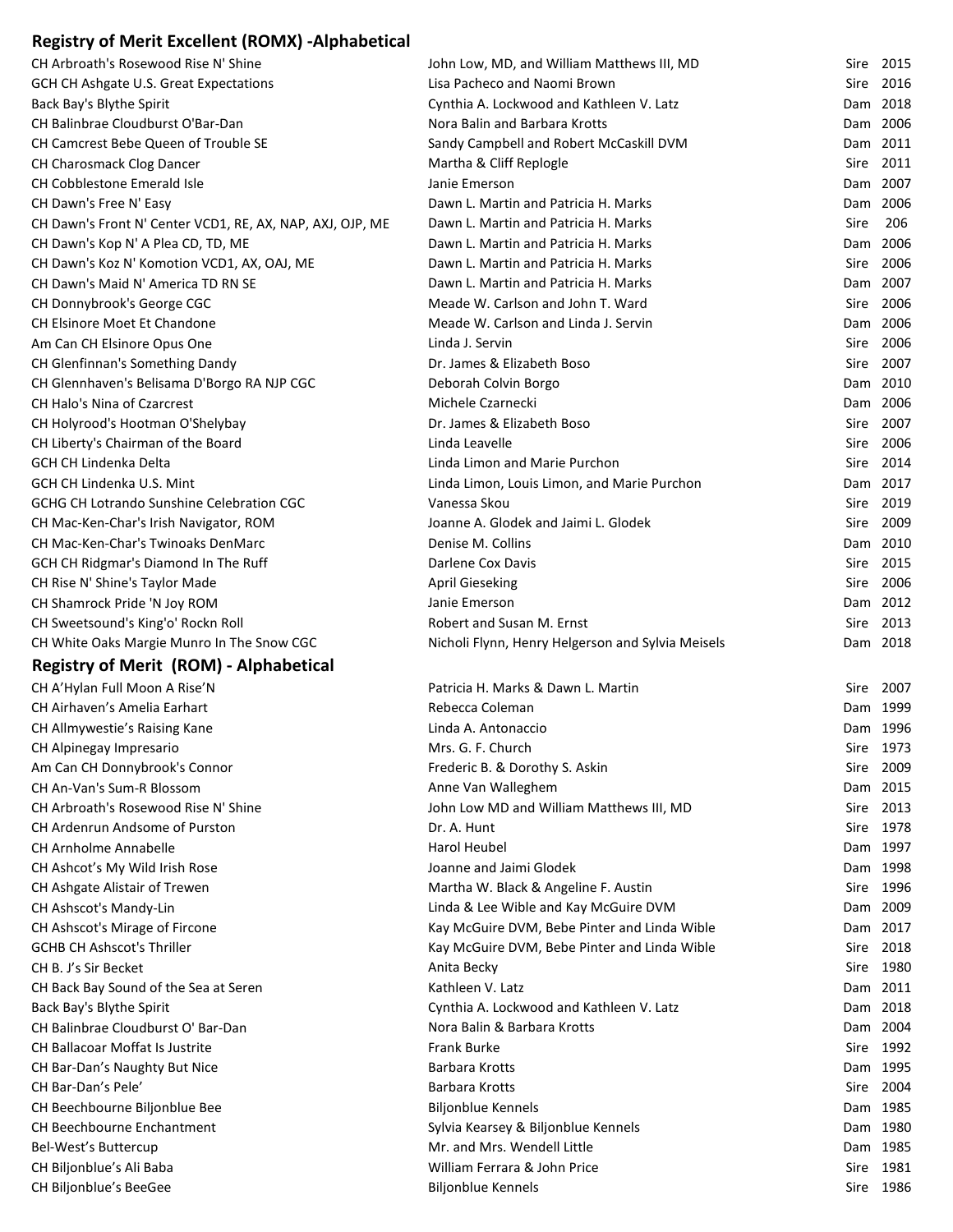| CH Biljonblue's Best of Times                                                           | <b>Robert and Susan Ernst</b>                                 |          | Sire 1999 |
|-----------------------------------------------------------------------------------------|---------------------------------------------------------------|----------|-----------|
| CH Biljonblue's Mistymom                                                                | William Ferrara & John Price                                  |          | Dam 1979  |
| CH Biljonblues Birgitta                                                                 | <b>Biljonblue Kennels</b>                                     |          | Dam 1998  |
| CH Birch Bark Devil May Care                                                            | James McGarr                                                  | Dam 2011 |           |
| <b>CH Birch Bark She's Nuts</b>                                                         | James McGarr                                                  | Dam 2015 |           |
| CH Birkfell Sweet and Lovely                                                            | Mr. and Mrs. Raymond W. Ross                                  | Dam 1984 |           |
| Bonnie Brier Boot Scootin' Sadie                                                        | Christine L. Swingle                                          |          | Dam 2014  |
| <b>CH Bonnie Brier Heathertoes</b>                                                      | <b>Christine Swingle</b>                                      | Dam 1984 |           |
| CH Bonnie Brier She's Groovin'                                                          | Christine Swingle                                             |          | Dam 1978  |
| CH Briarton Pete of Stonecourt                                                          | Janice Carkin                                                 |          | Sire 1994 |
| CH Briarwood Blockbuster                                                                | Bettina King & Barbara Langdon                                |          | Sire 1978 |
| CH BryBern's Errol Flynn                                                                | Peter and Berna Gaul                                          |          | Sire 1997 |
| CH Buddy O' The Ridge                                                                   | Marjadele Schiele                                             |          | Sire 1984 |
| CH Camcrest Andsurely Mr. Fortune RN TD NA NAJ ME                                       | Sandy Campbell and Carol Greenwald                            |          | Sire 2010 |
| CH Camcrest Andsurely Trouble TD, NA, NAJ, ME                                           | Sandy Campbell                                                | Dam 2001 |           |
| CH Camcrest Bebe Queen of Trouble                                                       | Sandy Campbell and Robert McCaskill DVM                       |          | Dam 2008  |
| CH Camcrest Follow Me                                                                   | Sandy Campbell                                                |          | Dam 2019  |
| CH Camcrest Lily White Anything But TD                                                  | William R & Anne C Sanders and Sandy Campbell                 | Dam 2009 |           |
| <b>CH Camcrest Queen of Hearts</b>                                                      | Sandy Campbell                                                | Dam 2005 |           |
| CH CT Camcrest-Rime Q'd Up For Trouble VCD1                                             | William R. Sanders and Sandy Campbell                         |          | Sire 2013 |
| RAE AX OAJ MXP AJP NF OFP ME EE                                                         |                                                               |          |           |
|                                                                                         |                                                               |          | Dam 2016  |
| Camelot's Hayley Of Glennhaven                                                          | Judith & John McKnight<br>Mr. and Mrs. Gary Rich              |          | Sire 1984 |
| CH Carmyle-Rime's Dylan T CD                                                            |                                                               |          |           |
| CH Charlain's Holly-Go-Love Leah                                                        | Mrs. Carol Boatwright                                         |          | Dam 1980  |
| Eng/Am CH Charosmack Clog Dancer                                                        | Cliff Replogle & Martha Replogle                              |          | Sire 2007 |
| CH Churchwarden's Sue                                                                   | John & Mary Mistrangelo                                       | Dam 2009 |           |
| CH Clayridge Babylon Sister                                                             | Donald & Gilda Mallik                                         |          | Dam 2015  |
| CH Clayridge High Cotton                                                                | Donald & Gilda Mallik                                         |          | Dam 2009  |
| GCH CH Clayridge Kid Charlemagne BN CA RATN CGC TKN                                     | Donald & Gilda Mallik                                         | Dam 2021 |           |
| CH Cloudcroft's Moira of Tiree                                                          | Kim and Allan Smith                                           |          | Dam 2002  |
| CH Cloudcroft's Mulberry Punch                                                          | Madeline Kronby                                               |          | Sire 1999 |
| <b>CH Cloudcroft's Punchline</b>                                                        | Gale McDonald                                                 |          | Sire 1999 |
| CH Cobblestone Emerald Isle                                                             | Janie Emerson                                                 | Dam 2006 |           |
| CH Country Girl Honey 'O' Bonnigaye                                                     | Linda McCutcheon                                              |          | Dam 2011  |
| CH Craggencroft Cameron's Chris                                                         | Linnea Wiita & Karen Lindberg                                 |          | Dam 1989  |
| CH Craigty's Something Special                                                          | Mary Lowry Charles                                            | Dam 1985 |           |
| CH Crest-O-Lakes Tough Guy                                                              | Peggy Haas & Blossom Dillon                                   |          | Sire 1975 |
| CH Crown Royal's Princess Grace                                                         | Gary C. Sackett and David H. Butterfield                      |          | Dam 2018  |
| CH Cynosure Orion The Hunter                                                            | Mr. and Mrs. Joe Keushgenian                                  |          | Sire 1985 |
| CH Czarcrest's Blue Moon RN TD NAP OJP ME                                               | Susan Chapman and Michele Czarnecki                           |          | Sire 2008 |
| <b>CH Czarcrest's Heirloom</b>                                                          | Michele A. Czarnecki                                          |          | Dam 2004  |
| CH Czarcrest's Mi'Wee Griffin RN                                                        | Michele Czarnecki                                             |          | Sire 2011 |
| CH Czarcrest's Midsummer's Knight                                                       | Theresa Hawryszkow and Michele Czarnecki                      |          | Sire 2016 |
| CH Czarcrest's Double Delight                                                           | Michele Czarnecki and Judy Baird                              |          | Dam 2006  |
| CH D & D's Aim-Us of Melrose                                                            | Mr. and Mrs. R. L. Hanna                                      |          | Sire 1982 |
| CH Dalriada Sam I Am                                                                    | Janis Chapman                                                 |          | Sire 1996 |
| CH Danny Boy's Frosted Mist                                                             | Nora Hackathorn                                               |          | Dam 2000  |
| CH Dawn N' Ballyhoo Chica Loca RA TD                                                    | Kathleen A. Farrell, Elizabeth J. Carroll, and Dawn L. Martin |          | Dam 2012  |
| BISS CH Dawn N' Glencarron Back N' Time VCD1, RE, TDX, TDU<br>ME CA, CD, NAP, NJP, RATO | Dawn L. Martin                                                |          | Sire 2016 |
| CH Dawn's Free N' Easy                                                                  | Dawn Martin & Patricia Marks                                  | Dam 2002 |           |
| CH Dawn's Front N' Center TD, AX, NAP, AXJ                                              | Dawn Martin & Patricia Marks                                  | Sire     | 2002      |
| CH Dawn's Kick 'N Up Sand RN                                                            | Kathleen A. Farrell, Elizabeth J. Carroll, and Dawn L. Martin |          | Sire 2011 |
| CH Dawn's Kop N' A Plea                                                                 | Dawn L. Martin & Patricia Marks                               |          | Dam 1988  |
| CH Dawn's Koz N' Komotion VCD1, AX, ME, OJ                                              | Dawn Martin & Patricia Marks                                  |          | Sire 2000 |
| CH Dawn's Maid N' America TD RN SE                                                      | Dawn L. Martin & Patricia H. Marks                            | Dam 2007 |           |
| CH Dawn's Scout N For Fair Skies                                                        | Lee & Charles Trudeau and Dawn L. Martin                      | Dam 2011 |           |
| CH Dawn's Up N' Adam                                                                    | Dawn Martin                                                   |          | Sire 1992 |
|                                                                                         |                                                               |          |           |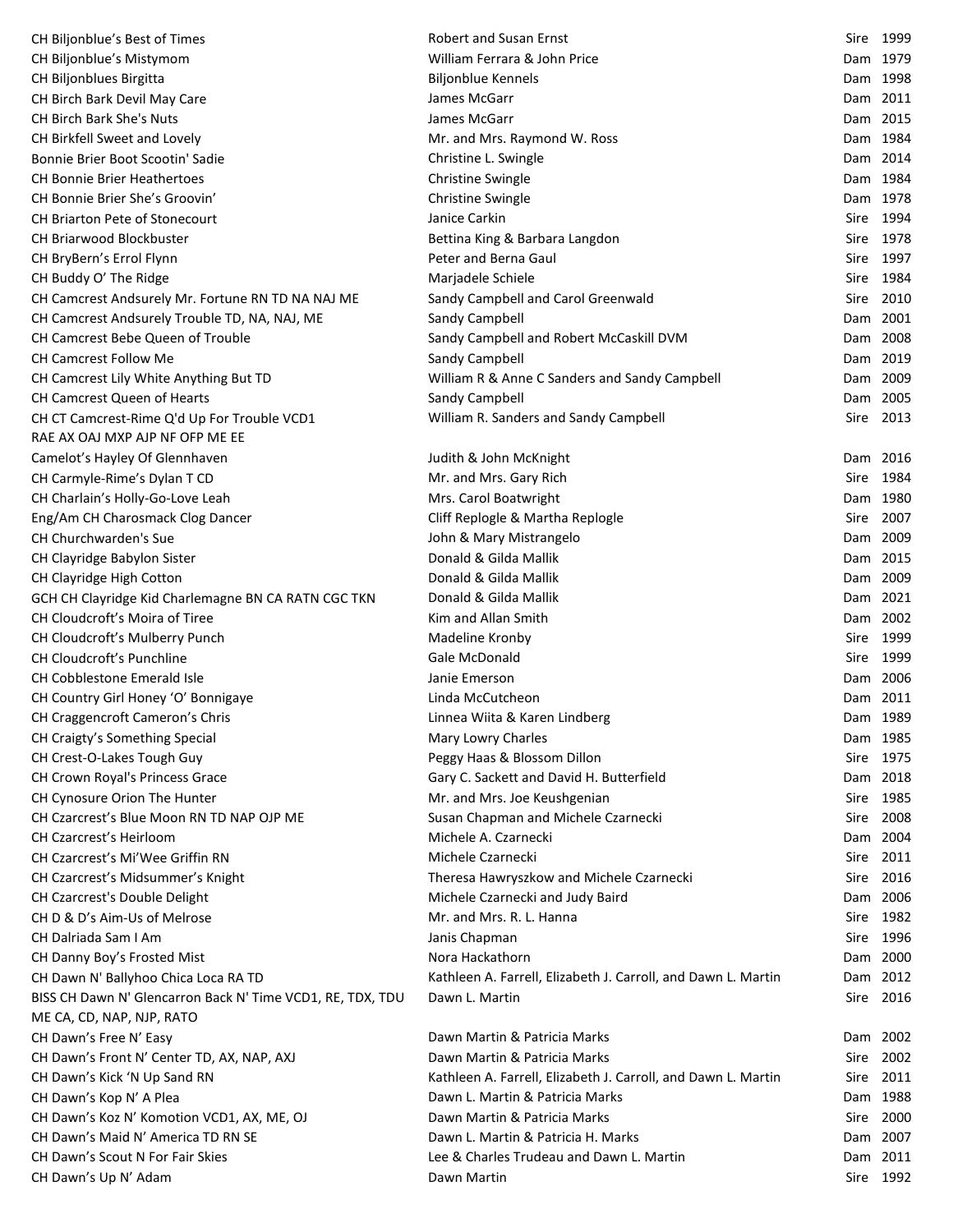| CH Dawn's Up N' The Ante RE TD JE             | Dawn L. Martin, Elizabeth J. Carroll, and Kathleen A. Farrell | Sire | 2011      |
|-----------------------------------------------|---------------------------------------------------------------|------|-----------|
| CH Dawn's Disorder N' The Court RE TD SE      | Dawn Martin and Robin Teets                                   | Sire | 2013      |
| CH Dawn's Maid N' America TD ME RA PROM       | Dawn L. Martin and Patricia H. Marks                          |      | Dam 2009  |
| CH Dawn's Maid N' The Shade                   | Judith Arenz and Dawn Martin                                  |      | Dam 2013  |
| CH Dawn's Primrose O'Deerhaven                | Jane Kays and George Kays                                     |      | Dam 2007  |
| CH Dawn's Roar N' Rumble SE, TD               | Louie J. Herczeg & Dawn L. Martin                             |      | Sire 2004 |
| CH Deerhaven Bonnie Wee Macallan RN NA AXJ NF | Karen Flahive                                                 |      | Dam 2011  |
| CH Deerhaven Ima Mae Zing                     | Jane C. & George F. Kays                                      |      | Dam 2010  |
| CH De-Go Holly                                | Jacquelyn Faust                                               |      | Dam 1978  |
| CH De-Go Hubert                               | Jane E. Henderson                                             |      | Sire 1975 |
| CH Donnybrook's Benjamin                      | Billye Ward & Triskett Vogelius                               |      | Sire 1986 |
| CH Donnybrook's George                        | Meade Carlson & John T. Ward                                  |      | Sire 2000 |
| CH Donnybrook's Katherine                     | Billye Ward & Lucille C. Kerns                                |      | Dam 1999  |
| CH Donnybrook's Matilda                       | Diann and William Singletary                                  |      | Dam 2005  |
| CH Donnybrook's Nora                          | Addice D. & Peter G. Thomas and Billye Ward                   |      | Dam 2009  |
| <b>CH Elfinbrook Simon</b>                    | Wishing Well Knls. & Barbara Keenan                           |      | Sire 1973 |
| <b>CH Elsinore Grand Cru</b>                  | Linda J. Servin                                               |      | Dam 2000  |
| GCH CH Elsinore Love That Dirty Water         | Linda J. Servin                                               |      | Sire 2020 |
| CH Elsinore Moet Et Chandone                  | Meade and Kelly Carlson & Linda Servin                        |      | Dam 2005  |
| CH Elsinore Opus One                          | Linda J. Servin                                               |      | Sire 2000 |
| CH Elsinore Veuve Clicquot                    | Linda J. Servin                                               |      | Dam 2008  |
| CH Elsinore We Believe                        | Linda J. Servin                                               |      | Dam 2016  |
| CH Emerald Acres Wisperin Wind                | <b>Marty Cary</b>                                             |      | Dam 2000  |
| Eng. CH Pillerton Peterman                    | Sylvia Kearsey                                                |      | Sire 1978 |
| CH Famecheck Fashionplate                     | Clairalice Dinelli                                            |      | Dam 1977  |
| CH Fiesty Frosty Good Girl                    | Mr. and Mrs. C. Rarey                                         |      | Dam 1971  |
| CH Fircone Forward                            | Bebe Pinter, Kay McGuire, DVM, and Linda Wible                |      | Dam 2013  |
| CH Flogan Flame N Frost                       | Florise Hogan                                                 | Sire | 1977      |
| CH Flogan Forecast                            | Florise Hogan                                                 |      | Dam 1975  |
| CH Fritsilver Mr. Mulligan                    | Jean M. Renaud                                                |      | Sire 2004 |
| CH Glencarron's Living the Dream              | Charles & Lee Trudeau and Dawn L. Martin                      |      | Dam 2016  |
| CH Glenfinnan's Something Dandy               | Dr.James & Elizabeth Boso                                     |      | Sire 1988 |
| CH Glengidge Plum Candy                       | Helene and Seymour Weiss                                      |      | Dam 1993  |
| CH Glengloamin's Rise N' Shine                | Gail & Gene Miller and Dr. James & Elizabeth Boso             |      | Dam 2002  |
| CH Glengloamin's Syncopation                  | James and Elizabeth Boso                                      |      | Dam 1995  |
| CH Glengrogan's Badabing Badaboom             | Thomas & Fredia Loveland                                      |      | Sire 2008 |
| CH Glengrogan's Cooper's Kilt                 | Suebeth Jordan, Bobby Jordan & Fredia Loveland                | Sire | 2007      |
| Glenmars Snostorm O Chucklyn                  | Margaret and Glenn Snow                                       |      | Dam 2001  |
| CH Glennhaven's Belisama D'Borgo RA NJP       | Deborah Colvin Borgo                                          |      | Dam 2009  |
| <b>GCH CH Lindenka Delta</b>                  | Marie Purchon and Linda Limon                                 |      | Sire 2011 |
| CH Gulliver of Guilliland                     | Darlene Cox Davis                                             |      | Sire 1992 |
| CH Halo's Highland Heather                    | Michele Czarnecki & Pamela Johnston                           |      | Dam 2002  |
| CH Halo's Nina of Czarcrest                   | Michele and John Czarnecki                                    |      | Dam 1992  |
| <b>CH Haweswalton Genie</b>                   | John T. and Billye Ward                                       |      | Dam 1997  |
| CH Headsup I Declare                          | Nancy G. Stolsmark                                            |      | Dam 2014  |
| Heritage Heidi of Storyland                   | Mr. and Mrs. Wendell Little                                   |      | Dam 1987  |
| CH Hero's Lady Sarah                          | Mrs. R. S. Pajak                                              |      | Dam 1996  |
| CH Hero's Tiger Lily                          | Mrs. R. S. (Cookie) Pajak                                     |      | Dam 2004  |
| CH Higgiins o' the Ridge                      | Marjadele Schiele                                             | Sire | 1989      |
| Hilltop's Spark of Noel                       | Brenda Schwartz & Marjorie U. Harness                         |      | Dam 1985  |
| CH Holyrood's Hootman O Shelly Bay            | Dr. James and Elizabeth Boso                                  |      | Sire 1992 |
| CH Holyrood's Hotspur O'Shelly Bay            | Lewis and Marilyn Foster                                      |      | Sire 1996 |
| Holyrood's Lest We Forget                     | Judith Francisco                                              |      | Dam 2002  |
| CH Holyrood's Liza With A Z                   | Judith Francisco                                              |      | Dam 1992  |
| CH Holyrood's Ms. Highfalutin                 | Peter and Berna Gaul & Judith Francisco                       |      | Dam 1998  |
| CH Holyrood's Ms. Mayhem                      | Marilyn Foster                                                |      | Dam 1992  |
| Holyrood's Pretty Woman                       | Judith J. Francisco                                           |      | Dam 2004  |
| CH Honey Hill's Lady Love                     | Joseph and Naomi Engers                                       |      | Dam 1999  |
|                                               |                                                               |      |           |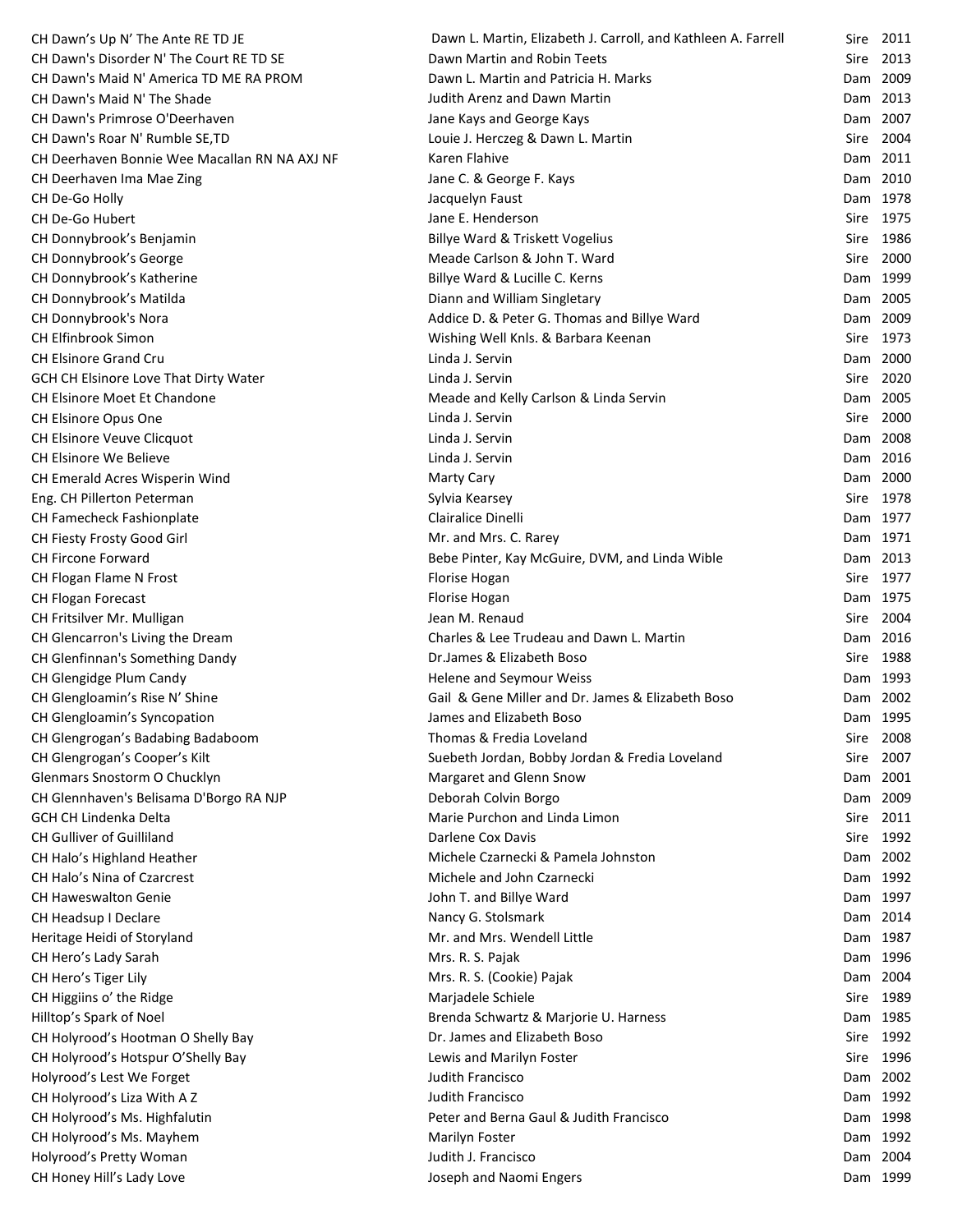| CH Honey Hill's Magnum Lite                | Joseph and Naomi Engers                        | Sire 1996 |
|--------------------------------------------|------------------------------------------------|-----------|
| <b>CH Huntinghouse Starmist</b>            | Katherine Hayward                              | Dam 1972  |
| CH Imperial's Mata Hari                    | Mr. and Mrs. Helmut Buchele                    | Dam 1984  |
| CH Impresario's Jerojet Musette            | Mrs. G.F. Church                               | Dam 1975  |
| CH Jenessey Paradox O'Peter Pan            | Thomas H. Barrie                               | Dam 1977  |
| CH JGB's Northern Lights of Orion          | Margaret A. Brown                              | Dam 2012  |
| CH Jopete Jamie Macpherst                  | <b>Edward McParlan</b>                         | Sire 1989 |
| CH Kar Ric's Gamble                        | Dorie Eisenberg Schuster                       | Dam 1974  |
| CH Karamynd No Strings On Me               | Christie Mariotto                              | Sire 2011 |
| CH Kemyell Krackerjack                     | W. H. Sterg O'Dell                             | Sire 1987 |
| CH Kenwood Measure For Measure             | Edward McParlan                                | Sire 1987 |
| CH Kilkerran Blithe Spirit                 | Kathleen and Wayne Kompare                     | Dam 1988  |
| CH Kilkerran Kildare O'Wicket              | Debra H. Owen                                  | Sire 1993 |
| CH Kilkerran The Joker Is Wild             | Kathleen Kompare & Brian Forrow                | Sire 1994 |
| CH Kortni of Windy Hill                    | Kathleen and Wayne Kompare                     | Dam 1987  |
| CH L'Esprit's Whitingshire Magnolia        | Pamela G. Whiting, DVM                         | Dam 2005  |
| CH L'Esprits Donna of Mirage               | Gary R. Gabrial & Florence MacMillan           | Dam 1998  |
| CH L'Esprits Ms. Muffet O'Mirage           | Beverly J. Sundin                              | Dam 1996  |
| Am Can CH Lair O'Lyon's Killundine Chip CD | Melinda Lyon & Daphne Gentry                   | Sire 1992 |
| CH Laird Brig-A-Doon MacDuff               | Mr. and Mrs. J. W. Williams                    | Sire 1981 |
| CH Leman Elliott                           | Ginette Lemieux                                | Sire 2009 |
| CH Liberty's Chairman of the Board         | Linda B. Leavelle                              | Sire 1997 |
| Lindenka Irish Cream                       | Linda Limon and Marie Purchon                  | Dam 2014  |
| GCH CH Lindenka U.S. Mint                  | Linda Limon, Louis Limon, and Marie Purchon    | Dam 2017  |
| CH Lite N Lively's X Encore                | Emile Schoonover                               | Dam 1999  |
| CH Loch Ness MacTavish CD                  | Rita MacDonald                                 | Sire 1980 |
| CH Lochinmar's Hot Toddy                   | Mr. and Mrs. James F. Finley                   | Dam 1972  |
| CH London's Duffy MacDuff                  | Mr. and Mrs. Jerry London                      | Sire 1982 |
| GCHG CH Lotrando Sunshine Celebration CGC  | Vanessa Skou                                   | Sire 2018 |
| CH Lymehills Birkfell Solstice             | Wishing Well Knls. & Barbara Keenan            | Sire 1973 |
| CH Lymehills So Simple                     | Mrs. Robert E. Davis                           | Sire 2007 |
| CH Mac-Ken Char's White Shadow             | Joan M. Stanley & Shane A. Allbee              | Sire 1998 |
| CH Mac-Ken-Char's Irish Navigator          | Joanne and Jaimi Glodek                        | Sire 1986 |
| CH Mac-Ken-Char's Pride O'Lin-Chris        | Joanne and Jaimi Glodek                        | Sire 1999 |
| CH Mac-Ken-Char's Roxy O'The Ridge         | Joanne and Jaimi Glodek                        | Dam 1990  |
| CH Mac-Ken-Char's Twinoaks DenMarc         | Denise Collins & Marc Collins                  | Dam 2007  |
| Mac-Ken-Char's Wild Irish                  | Joanne and Jamie Glodek                        | Dam 1984  |
| CH Mac-Ken-Char's Ashcot Liberty           | Joanne and Jaimi Glodek                        | Sire 1999 |
| GCHB CH Mac-Ken-char's I'm So Vain         | Beverly Thompson, Jaimi Glodek and John Jaacks | Dam 2016  |
| CH Mac-Ken-Char's White Oaks Daisy         | Sylvia K. & Dr. Gerry G. Meisels               | Dam 2006  |
| CH MacLay's Man From Missouri              | Nancy Cluba                                    | Sire 1987 |
| CH MacLay's Merry Mandolin                 | Mr. and Mrs. Howard D. Lay                     | Dam 1984  |
| CH MacLay's Mimi                           | Kara and Sorenza Lay                           | Dam 1987  |
| CH Mardot Madam Bon Chance                 | Marleen C. Burford                             | Dam 2004  |
| CH Mar-El's Might MacMuffin                | D. L. Kuchar                                   | Dam 1983  |
| CH Mar-Lee's Tara of Bel-West              | <b>Elizabeth Merritt</b>                       | Dam 1988  |
| CH Marwood's Tiddley Wink                  | Marjorie U. Harness                            | Sire 1985 |
| CH Mauradoon's Lacy of Sanbur              | Frank Burke & Dan Santos                       | Dam 1990  |
| CH McAlpin Claim To Fame At Kirkton TD     | Allison Platt and Mary Fiore                   | Sire 2006 |
| CH Mer-Lee's Gudgolly Miz Molly            | Elizabeth Merritt                              | Dam 2002  |
| <b>Merryhart Chastity</b>                  | Mr. and Mrs. Wendell Little                    | Dam 1984  |
| CH Merryhart Happy Hobo                    | Mr. and Mrs. James F. Finley                   | Sire 1979 |
| CH Merryhart Honest John                   | Neoma and James Eberhardt                      | Sire 1979 |
| <b>CH Merryhart Tattletale</b>             | Mr. and Mrs. J. W. Eberhardt                   | Dam 1980  |
| Mi'Wee Perfect Attraction                  | Pamela Johnson                                 | Dam 2007  |
| <b>Misty Moor Highland Lass</b>            | Arleen Otto                                    | Dam 1988  |
| <b>CH Mi'Wee Perfect Obsession</b>         | Pamela Johnston                                | Sire 2010 |
| CH Monsieur aus der Flerlage               | <b>Bergit Coady</b>                            | Sire 1971 |
|                                            |                                                |           |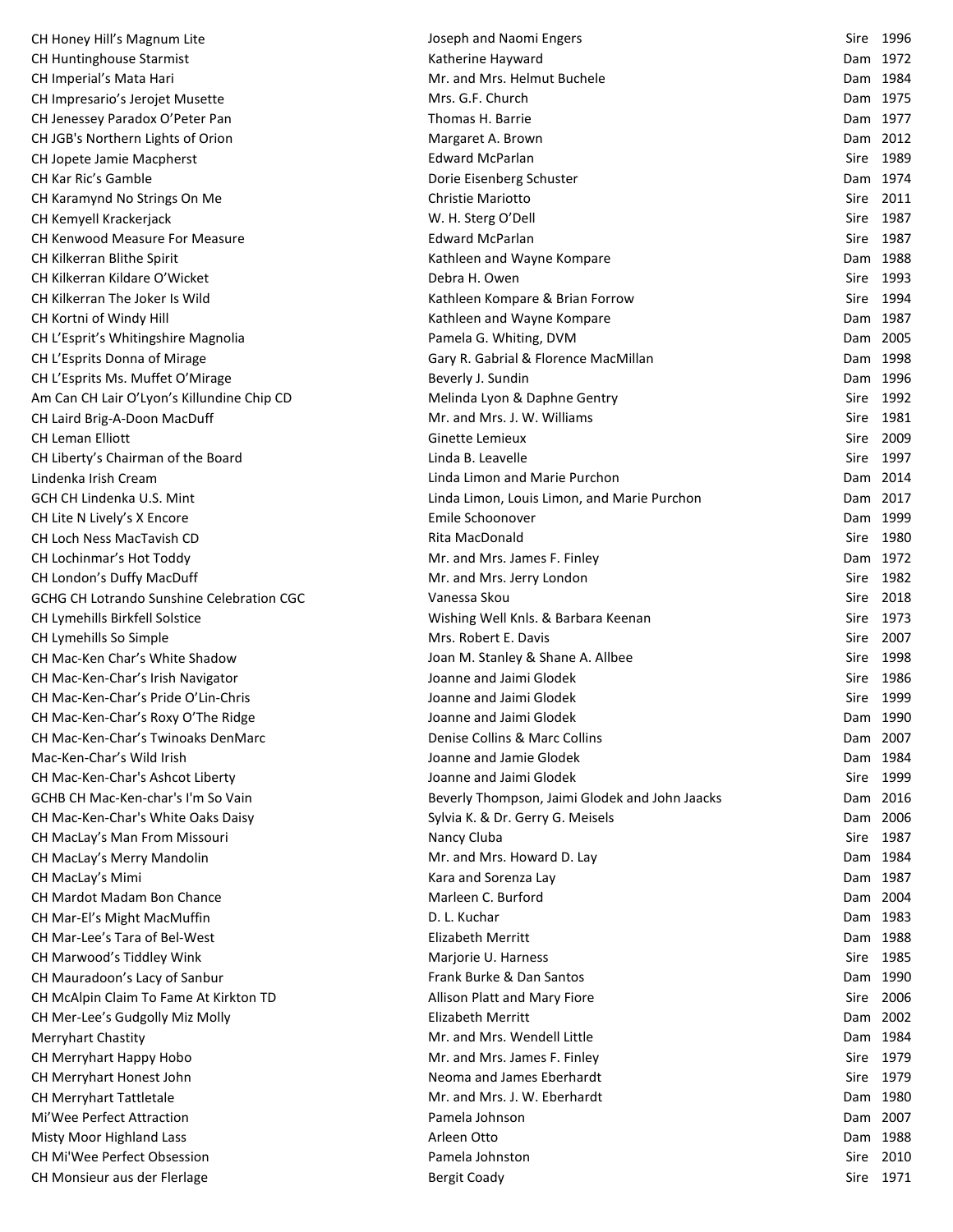| CH Morrisiena's A'Hylan Valentine                    | Martha Skapof and Patricia Marks               | Dam 2012  |  |
|------------------------------------------------------|------------------------------------------------|-----------|--|
| CH Newtonglen Foot Print                             | Amelia Musser                                  | Sire 1990 |  |
| CH Nicmacs King of the Road                          | Peggy & C.W. lewis                             | Sire 2010 |  |
| CH Nor' Westie's Merry Dancer                        | Mr. and Mrs. P. F. McAndrew                    | Dam 1978  |  |
| CH Nor'Westie's Wee bear CD                          | Nancy Stalnaker                                | Dam 1989  |  |
| CH Nor'Westies Wee Mac                               | <b>Margaret McAndrews</b>                      | Sire 1992 |  |
| Nor-Westie's Wee Flurry                              | Mr. and Mrs. Paul F. McAndrew                  | Dam 1983  |  |
| <b>CH Olac Moonblaze</b>                             | Harold Heubel                                  | Sire 1997 |  |
| <b>CH Olac Mooncloud</b>                             | R. Hanna, R. Widden & W. Webb                  | Sire 1983 |  |
| <b>CH Olac Moondrift</b>                             | Pat Darby                                      | Sire 1986 |  |
| CH Olac Moonpenny of Bel-West                        | Harol Heubel                                   | Dam 1993  |  |
| CH Orions Rising Sun                                 | Ida Keushgenian & Edward Curran                | Sire 1998 |  |
| CH Paddyhill's Desert Rocks                          | Alice Shepard                                  | Sire 2005 |  |
| CH Paddyhill's Tricks N Treats                       | Alice Shepard & Susan T. and Robert H. Masch   | Dam 1999  |  |
| CH Paddyhill's Flash of Brilliance                   | Barbara & Sam Callaway                         | Sire 2006 |  |
| CH Padiwak's Centerfold                              | Pamela Evans, James Boso & Dianne Prichard     | Dam 1996  |  |
| CH Padiwak's Great Expectations                      | Lewis and Marjorie Conway                      | Dam 1995  |  |
| Passion of Pandwyck                                  | Dawn Diemer                                    | Dam 2001  |  |
| CH Pegasus of Pandwyck                               | Dawn Diemer                                    | Sire 1987 |  |
| CH Penelope O'Peter Pan                              | Thomas and Barbara Barrie                      | Dam 1994  |  |
| CH Peppermint Patti of Pandywck                      | Dawn Diemer                                    | Dam 1986  |  |
| CH Pickwick Sunburd of Snowbank                      | Cliff & Martha Replogle                        | Dam 1989  |  |
|                                                      | Naomi Brown and Lisa Pacheco                   | Dam 2012  |  |
| Pilgrims Pride Skylane To Heaven                     |                                                | dam 1981  |  |
| Pillerton Prejudice<br><b>CH Pillerton Priceless</b> | Sylvia J. Kearsey<br><b>Edward McParlan</b>    | Dam 1982  |  |
|                                                      |                                                |           |  |
| CH Pinmoney Puck                                     | Marjadele Schiele                              | Sire 1978 |  |
| GCH CH Plum Creek Here Comes The Sun NS NAJ AP NIP   | Kyle McDonald and Elexis Keener                | Dam 2017  |  |
| CH Plum Creek My Sweet Lady                          | Jane M. Forster                                | Dam 2016  |  |
| CH Promise O'Peter Pan                               | Thomas H. and Barbara Barrie                   | Dam 1999  |  |
| CH Rannoch Dune Delia                                | Dorthea Robinson, DVM                          | Dam 1979  |  |
| GCH CH Ridgmar's Diamond In The Ruff                 | Darlene Cox Davis                              | Sire 2011 |  |
| <b>CH Rime's Different Drummer</b>                   | John Low, M.D.                                 | Sire 2002 |  |
| CH Rime's Elspeth                                    | Robert and Kathleen M. Berman and Anne Sanders | Dam 1987  |  |
| CH Rime's Off To See The Wizard                      | Anne and William Sanders                       | Dam 1997  |  |
| CH Rise N Shine's Taylor Made                        | <b>April Gieseking</b>                         | Sire 2001 |  |
| CH Roselynde's Radiant Star                          | Gwendolyn Law                                  | Dam 1993  |  |
| CH Round Town Duke J. Ellington                      | Amelia Musser                                  | Sire 1987 |  |
| CH Round Town Glory O'BryBern                        | Peter and Berna Gaul                           | Dam 1997  |  |
| CH Round Town Ivan The Terror                        | Amelia Musser                                  | Sire 1995 |  |
| CH Rudh'Re Glendenning                               | Joan Graber                                    | Sire 1978 |  |
| CH Rushpark Regent                                   | Mr. And Mrs. Howard Lay                        | Sire 1989 |  |
| CH Shamrock Chanel No.5 O'Stoneyhill                 | Janie Emerson                                  | Dam 2011  |  |
| CH Shamrock Pride 'N Joy                             | Janie Emerson                                  | Dam 2010  |  |
| Am/Can CH Sheetaras Craggencroft Edition             | Karen Lindburg                                 | Dam 2001  |  |
| CH Shirl's Proud Highlander                          | <b>Margaret McAndrews</b>                      | Sire 1997 |  |
| CH Skaket's Candy Man, CD                            | Nancy and Mitzi Gauthier                       | Sire 1986 |  |
| CH Skaket's Chunkies UD                              | Nancy Gauthier                                 | Sire 1988 |  |
| CH Skaket's Lolly Pop                                | Nancy and Ernest J. Gauthier                   | Dam 1981  |  |
| CH Skaket's Taffy                                    | <b>Mitzi Gauthier Beals</b>                    | Dam 1996  |  |
| Skapof's Emily Ann                                   | Martha Skapof                                  | Dam 2012  |  |
| CH Sno-Bilt's Aquarius                               | Jodine Vertuno                                 | Sire 1982 |  |
| CH Sno-Bilt's Lobil's Abbey                          | Mrs. Katherine Bartel                          | Dam 1973  |  |
| CH Sno-Bilt's Pac man                                | Jerry L. Magee                                 | Sire 1991 |  |
| CH Sno-Bilt's Puzzle                                 | Jodine Vertuno                                 | Sire 1985 |  |
| CH Sno-Bilts Bragtime                                | Jodine Vertuno                                 | Dam 1987  |  |
| CH Snowbank Daisy A day                              | James Barr & Ina Glazier-Barr                  | Dam 1990  |  |
| CH Spirit's Nice N' Spicy RE TD SE                   | Jane E. Sajban and Dawn L. Martin              | Dam 2012  |  |
| CH Stonehedge Moonstone                              | Kathleen and Wayne Kompare                     | Dam 1987  |  |
|                                                      |                                                |           |  |